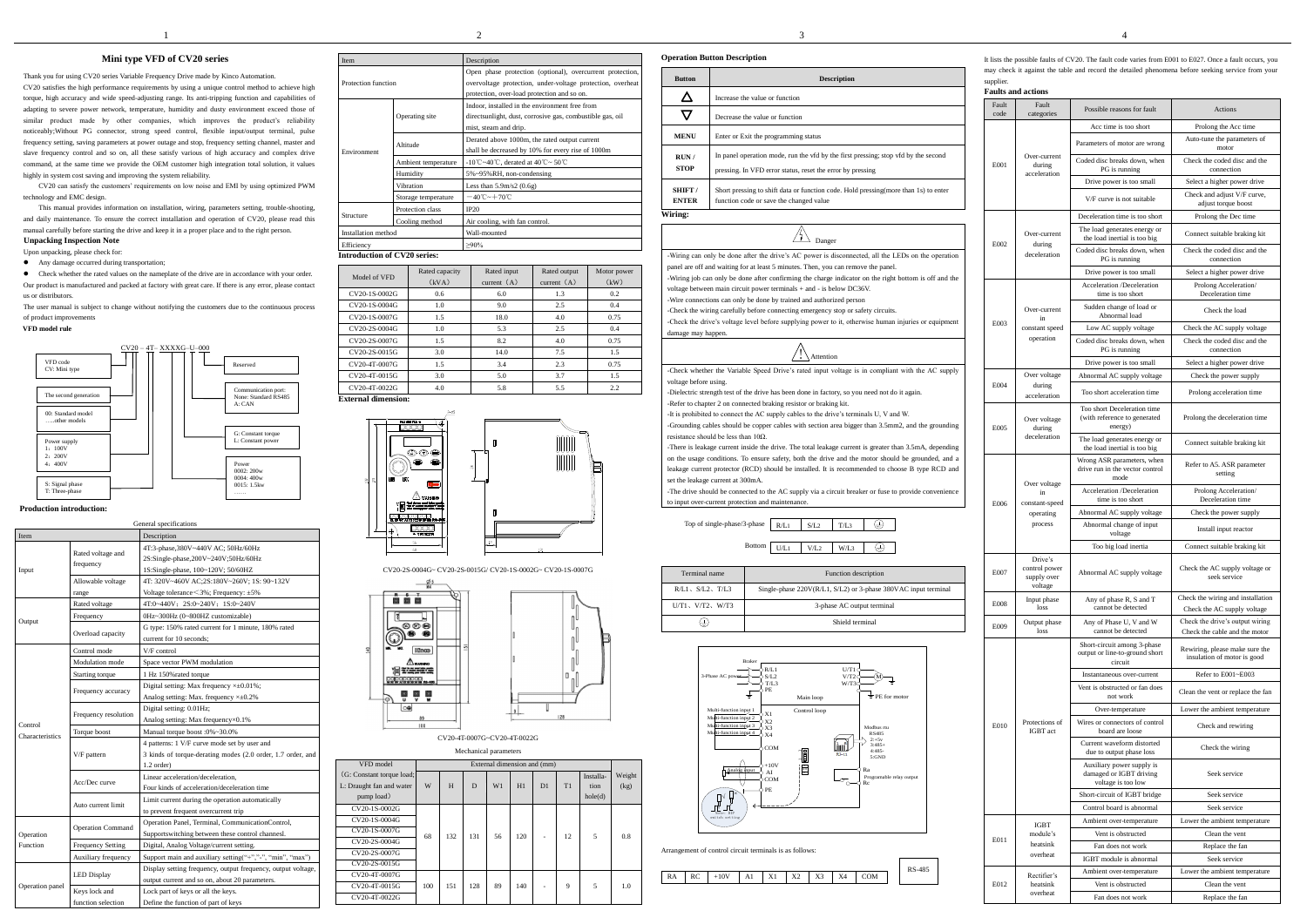|               |                            |                                                                  |                                                                         |                  |                                                 | 6                                                  |                    |                    |          |                            |                  |                                          |                                               |                                 |                    |          |                        |                  |                                          |                                                         |
|---------------|----------------------------|------------------------------------------------------------------|-------------------------------------------------------------------------|------------------|-------------------------------------------------|----------------------------------------------------|--------------------|--------------------|----------|----------------------------|------------------|------------------------------------------|-----------------------------------------------|---------------------------------|--------------------|----------|------------------------|------------------|------------------------------------------|---------------------------------------------------------|
|               |                            |                                                                  |                                                                         |                  |                                                 |                                                    |                    |                    |          |                            |                  |                                          |                                               |                                 |                    |          |                        |                  |                                          |                                                         |
| Fault<br>code | Fault<br>categories        | Possible reasons for fault                                       | Actions                                                                 | Function<br>code | Name                                            | Descriptions                                       | Unit               | Factory<br>setting | Modi     | Setting<br>range           | Function<br>code | Name                                     | Descriptions                                  | Unit                            | Factory<br>setting | Modi     | Setting<br>range       | Function<br>code | Name                                     | Descript                                                |
|               |                            | Parameters of motor are wrong                                    | Auto-tune the parameters of<br>motor                                    | A0.03            | Set the operating<br>frequency in digital       | $A0.11 - A0.10$                                    | $0.01$ Hz          | 50.00              | $\circ$  | $0 - 3000$                 |                  |                                          | 0:UP/DN integral time<br>valid                |                                 |                    |          |                        | A4.04<br>A4.05   | Dec time 3<br>Acc time 4                 | $0.0 - 6000.0$<br>$0.0 - 6000.0$                        |
|               |                            | Too heavy load                                                   | Select the drive with bigger                                            | A0.04            | mode<br>Methods of                              | 0: Panel control                                   |                    | $\theta$           | $\circ$  | $0 - 2$                    | A2.04            | Jog operating                            | 1:UP/DN speed value<br>$0.10 - 50.00$ Hz      | $0.01$ Hz                       | 5.00               | $\circ$  | $10 - 5000$            | A4.06<br>A4.07   | Dec time 4<br>S curve                    | $0.0 - 6000.0$<br>$10.0\% \sim 50.0\%$ (                |
|               |                            |                                                                  | power<br>Reduce the DC injection braking                                |                  | inputtingoperating<br>commands                  | 1: Terminal control<br>2: Communication control    |                    |                    |          |                            | A2.05            | frequency<br>Interval of Jog             | $0.0 - 100.0s$                                | 0.1s                            | 0.0                | $\circ$  | $0 - 1000$             |                  | acceleration<br>starting time            | $A4.07 + A4.08 \leq$                                    |
| E013          | Drive<br>overload          | DC injection braking current is<br>too big                       | current and prolong the braking<br>time                                 | A0.05            | Set running<br>direction                        | 0: Forward<br>1: Reverse                           | $\overline{1}$     | $\overline{0}$     | $\circ$  | $0 - 1$                    | A2.06            | operation<br>Skip frequency              | $0.00 - 300.00$ Hz                            | $0.01$ Hz                       | 0.00               |          | 30000                  | A4.08            | S curve<br>acceleration ending           | $10.0\% - 70.0\%$ (<br>A4.07+ A4.08                     |
|               |                            | Too short acceleration time                                      | Prolong acceleration time                                               | A0.06<br>A0.07   | Acc time 1<br>Dec time 1                        | $0.0 - 6000.0$<br>$0.0 - 6000.0$                   | 0.1s<br>0.1s       | 6.0s<br>6.0s       |          | $0 - 60000$<br>$0 - 60000$ | A2.07            | Range of skip<br>frequency 1             | $0.00 - 30.00$ Hz                             | $0.01$ Hz                       | 0.00               |          | $0 - 3000$             | A4.09            | time<br>S curve                          | $10.0\% \sim 50.0\%$ (I                                 |
|               |                            | Low AC supply voltage                                            | Check the AC supply voltage                                             | A0.08            | Max. output<br>frequency                        | 50Hz~300.00Hz                                      | $0.01$ Hz          | 50.00              |          | $0 - 30000$                | A2.08<br>A2.09   | Skip frequency 2<br>Range of skip        | $0.00 - 300.00$ Hz<br>$0.00 - 30.00$ Hz       | 0.01H <sub>2</sub><br>$0.01$ Hz | 0.00<br>0.00       |          | $-30000$<br>$3 - 3000$ |                  | deceleration<br>starting time            | $A4.09 + A4.10 \leq$                                    |
|               |                            | Improper V/F curve                                               | Adjust V/F curve or torque boost<br>value                               | A0.09            | Max. output<br>voltage                          | $0 - 480$                                          | 1V                 | VFD's<br>rated     |          | $0 - 480$                  | A2.10            | frequency<br>Skip frequency 3            | $0.00 - 300.00$ Hz                            | $0.01$ Hz                       | 0.00               |          | 30000                  | A4.10            | S curve<br>deceleration                  | $10.0\% - 70.0\%$ (I<br>A4.09+ A4.10≤                   |
|               |                            | Improper motor's overload<br>protection threshold                | Modify the motor's overload<br>protection threshold                     | A0.10            | Upper limit of                                  | $A0.11 - A0.08$                                    | $0.01$ Hz          | values<br>50.00    |          | $0 - 30000$                | A2.11            | Range of skip<br>frequency 3             | $0.00 - 30.00$ Hz                             | $0.01$ Hz                       | 0.00               | $\times$ | $0 - 3000$             | A4.11            | ending time<br>Quick start-stop          | 0: Disable                                              |
|               |                            | Motor is locked or load<br>suddenly become too big               | Check the load                                                          | A0.11            | frequency<br>Lower limit of                     | $0.00 - A0.10$                                     | $0.01$ Hz          | 0.00               | $\circ$  | $0 - 30000$                |                  | A3.00 Reference                          | Group A3:Setting curve<br>LED unit's place:   |                                 | 3330               |          | 0~3333H                |                  | selector                                 | 1: Quick start, no<br>2: Normal start.                  |
| E014          | Motor                      | Common motor has operated                                        | Use a special motor if the motor                                        | A0.12            | frequency<br><b>Basic</b> operating             | $0.00 - 300.00$ Hz                                 | $0.01$ Hz          | 50.00              |          | $0 - 30000$                |                  | frequency<br>curve selection             | AI curve selection<br>0: Curve 1              |                                 |                    |          |                        | A4.12            | <b>Start ACR-P</b>                       | 3: Quick start,qr<br>$0.1 - 200.0$                      |
|               | over-load                  | with heavy load at low speed<br>for a long time.                 | is required to operate for a long<br>time.                              |                  | frequency<br>A0.13 Torque boost                 | $0.0\%$ (Auto), $0.1\%$ ~ 30.0%                    | 0.1%               | 0.0%               |          | $0 - 300$                  |                  |                                          | 1: Curve 2<br>2: Curve 3                      |                                 |                    |          |                        | A4.13<br>A4.14   | Start ACR-I<br><b>Start AVR-P</b>        | $0.000 - 10.000s$<br>$0.1 - 200.0$                      |
|               |                            | Low AC supply voltage                                            | Check the AC supply voltage                                             |                  |                                                 | Group A1: Start and stop parameters                |                    |                    |          |                            |                  |                                          | $3:$ Curve $4$                                |                                 |                    |          |                        | A4.15            | Start AVR-I                              | $0.000 - 10.000s$                                       |
|               |                            | Improper V/F curve                                               | Set V/F curve and torque boost                                          |                  | A1.00 Starting mode                             | 0: Start from the starting<br>frequency            |                    | $\theta$           |          | $0 - 2$                    | A3.01            | Max reference of<br>curve 1              | A3.03~110.00%                                 | 0.01%                           | 100.00%            | $\circ$  | $0 - 11000$            | A4.16<br>A4.17   | <b>Stop ACR-P</b><br>Stop ACR-I          | $0.1 - 200.0$<br>$0.000 - 10.000s$                      |
|               | external                   | Terminal used for stopping the                                   | value correctly                                                         |                  |                                                 | 1: Brake first and then start<br>2: Reserved       |                    |                    |          |                            | A3.02            | Actual value<br>Corresponding to         | Reference frequency:<br>$0.0 - 100.00\%$ Fmax | 0.01%                           | 100.00%            | $\circ$  | $0 - 10000$            | A4.18            | Stop AVR-P                               | $0.1 - 200.0$<br>$0.000 - 10.000s$                      |
| E015          | equipment<br>fails         | drive in emergent status is<br>closed                            | Disconnect the terminal if the<br>external fault is cleared             | A1.01<br>A1.02   | Starting frequenc<br>Holding time of            | $0.00 - 60.00$ Hz<br>$0.00 - 10.00s$               | $0.01$ Hz<br>0.01s | 0.00Hz<br>0.00s    | $\circ$  | $0 - 6000$<br>$0 - 1000$   |                  | the Max reference<br>of curve 1          | Torque: 0.0~300.00% Te                        |                                 |                    |          |                        | A4.19<br>A4.20   | Stop AVR-I<br>Over                       | 0: disable                                              |
| E016          | <b>EEPROM</b><br>R/W fault | R/W fault of control                                             | Press STOP/RST to reset, seek<br>service                                | A1.03            | starting frequency<br>DC injection              | $0.0\%$ ~100.0% drive's rated                      | 0.1%               | 0.0%               | $\circ$  | $0 - 1000$                 | A3.03            | Min reference of<br>curve 1              | $0.0\%$ ~A3.01                                | 0.01%                           | 0.00%              | $\circ$  | $0 - 11000$            | A4.21            | <b>Commtatation Stop</b><br>ACC/DEC time | 1:enable<br>0:ACC/DEC tin                               |
| E017          | Communicatio               | parameters<br>The setting time is too shot                       | Set b3.02 to 0, it means do not                                         |                  | braking current at<br>start                     | current                                            |                    |                    |          |                            | A3.04            | Actual value<br>Corresponding to         | The same as A3.02                             | 0.01%                           | 0.00%              | $\circ$  | $0 - 10000$            | A4.22            | coefficient<br>ACC/DEC time              | l: ACC/DEC tii<br>$0.00 - 300.00$ Hz                    |
|               | n timeout                  | Low AC supply voltage                                            | detection<br>Check the AC supply voltage                                |                  | A1.04 DC injection<br>braking time at           | $0.00$ (No action)<br>$0.01 - 30.00s$              | 0.01s              | 0.00s              | $\circ$  | $0 - 3000$                 |                  | the Min reference<br>of curve 1          |                                               |                                 |                    |          |                        |                  | 1/2 switch freq.                         | Select ACC/DE<br>when output fre                        |
|               |                            | Contactor damaged                                                | Replace the contactor in main                                           |                  | start                                           | 0: Dec-to-stop                                     |                    | $\theta$           |          | $0 - 2$                    | A3.05            | Max reference of<br>curve 2              | A3.07~110.00%                                 | 0.01%                           | 100.00%            | $\circ$  | $0 - 11000$            | $A4.23-$         | Reserved                                 | than A4.22<br>Reserved                                  |
| E018          | Contactor not              |                                                                  | circuit and seek service<br>Replace the soft start resistor and         |                  | A1.05 Stopping mode                             | : Coast-to-stop<br>2: Dec-to-stop+DC               |                    |                    | $\times$ |                            | A3.06            | Actual value<br>corresponding to         | The same as A3.02                             | 0.01%                           | 100.00%            | $\circ$  | $0 - 10000$            | A4.40            |                                          | Group A                                                 |
|               | closed                     | Soft start resistor is damaged<br>Control circuit is damaged     | seek service                                                            |                  | A1.06 DC injection                              | injection braking<br>$0.00 - 60.00$ Hz             | $0.01$ Hz          | $0.00 \text{Hz}$   | $\circ$  | $0 - 6000$                 |                  | the Max reference<br>of curve 2          |                                               |                                 |                    |          |                        | A6.00~           | Multi-function                           | Group A6: Contro<br>0: No function1                     |
|               |                            | Input phase loss                                                 | Seek service<br>Check the wiring of R, S, T.                            |                  | braking initial<br>frequency at stop            |                                                    |                    |                    |          |                            | A3.07            | Min reference of<br>curve 2              | $0.0\% \sim A3.05$                            | 0.01%                           | 0.00%              | $\circ$  | $0 - 11000$            | A6.03            | terminal X1~X4                           | 2: Reverse<br>3: Forward jog                            |
|               |                            | Wires or connectors of control<br>board are loose                | Check and re-wire                                                       |                  | A1.07 Injection braking<br>waiting time at      | $0.00 - 10.00s$                                    | 0.01s              | 0.00s              | $\circ$  | $0 - 1000$                 | A3.08            | Actual value<br>Corresponding to         | The same as A3.02                             | 0.01%                           | 0.00%              | $\circ$  | $0 - 10000$            |                  |                                          | 4: Reverse jog o<br>5: 3-wire operat<br>6: External RES |
| E019          | Current<br>detection       | Auxiliary power supply is<br>damaged                             | Seek service                                                            |                  | stop<br>A1.08 DC injection                      | $0.0\%$ ~100.0% drive's rated                      | 0.1%               | 0.0%               | $\circ$  | $0 - 1000$                 |                  | the Min reference<br>of curve 2          |                                               |                                 |                    |          |                        |                  |                                          | input<br>7: External faul                               |
|               | circuit<br>fails           | Hall sensor is damaged                                           | Seek service                                                            |                  | braking current at<br>stop                      | current                                            |                    |                    |          |                            | A3.09            | Max reference of<br>curve 3              | A3.11~110.00%                                 | 0.01%                           | 100.00%            | $\circ$  | $0 - 11000$            |                  |                                          | input<br>8: External inter                              |
|               |                            | Amplifying circuit is abnormal                                   | Seek service                                                            | A1.09            | DC injection<br>braking time at                 | $0.0$ (No action)<br>$0.01 - 30.00s$               | 0.01s              | 0.00s              | $\circ$  | $0 - 3000$                 | A3.10            | Actual value<br>Corresponding to         | The same as A3.02                             | 0.01%                           | 100.00%            |          | $0 - 10000$            |                  |                                          | input<br>9: Drive operati                               |
|               | System                     | Terrible interference                                            | Press STOP/RSTkey to reset or<br>add a power filter in front of         |                  | stop<br>A1.10 Restart after power 0:Disable     |                                                    |                    | $\overline{0}$     |          | $0 - 1$                    |                  | the Max reference<br>of curve 3          |                                               |                                 |                    |          |                        |                  |                                          | 10: External sto<br>11: DC injection                    |
| E020          | interference               | DSP in control board                                             | power supply input<br>Press STOP/RST key or seek                        |                  | failure<br>A1.11 Delay time for                 | 1:Enable<br>$0.0 - 10.0s$                          | 0.1s               | 0.0s               | $\circ$  | $0 - 100$                  | A3.11            | Min reference of<br>curve 3              | $0.0\%$ ~A3.09                                | 0.01%                           | 0.00%              | $\circ$  | $0 - 11000$            |                  |                                          | command<br>12: Coast to sto                             |
|               |                            | read/write by mistake                                            | service.<br>Update the panel's parameters                               |                  | restart after power<br>failure                  |                                                    |                    |                    |          |                            | A3.12            | Actual value<br>corresponding to         | The same as A3.02                             | 0.01%                           | 0.00%              | $\circ$  | $0 - 10000$            |                  |                                          | 13: Frequency r<br>(UP)                                 |
|               | Parameter                  | Panel's parameters are not<br>complete or the version of the     | and version again. First set b4.04<br>to 1 to upload the parameters and |                  | A1.12 Anti-reverse<br>running function          | 0: Disabled<br>: Enabled (It will operate          |                    | $\overline{0}$     | $\times$ | $0 - 1$                    |                  | the Min reference<br>of curve 3          |                                               |                                 |                    |          |                        |                  |                                          | 14: Frequency r<br>(DN)                                 |
| E023          | copy<br>error              | parameters are not the same as<br>that of the main control board | then set $b4.04$ to 2 or 3 to<br>download the parameters.               |                  |                                                 | at zero frequency when<br>input a reverse command) |                    |                    |          |                            | A3.13            | Max reference of<br>curve 4              | A3.15~110.00%                                 | 0.01%                           | 100.00%            | $\circ$  | $0 - 11000$            |                  |                                          | 15: Switch to pa<br>16: Switch to te                    |
|               |                            | Panel's EEPROM is damaged                                        | Seek service                                                            |                  | A1.13 Delay time of run<br>reverse/forward      | $0.00 - 360.00s$                                   | 0.01s              | 0.00s              | $\circ$  | $0 - 36000$                | A3.14            | Actual value<br>corresponding to         | The same as A3.02                             | 0.01%                           | 100.00%            | $\circ$  | $0 - 10000$            |                  |                                          | control<br>17: Switch to                                |
|               |                            | Improper settings of<br>parameters on the nameplate              | Set the parameters correctly<br>according to the nameplate              | A1.14            | Switch mode of<br>run reverse/                  | 0: Switch when pass 0Hz<br>1: Switch when pass     |                    | $\overline{0}$     | $\times$ | $0 - 1$                    |                  | the Max reference<br>of curve 4          |                                               |                                 |                    |          |                        |                  |                                          | communication<br>mode                                   |
|               |                            | Prohibiting contra<br>Auto-turning during rollback               | Cancel prohibiting rollback                                             |                  | forward (Reserved)<br>A1.15 Detecting           | starting frequency<br>$0.00 - 150.00$ Hz           | $0.01$ Hz          | $0.10\text{Hz}$    | $\times$ | $0 - 15000$                |                  | A3.15 Reference of<br>inflection point 2 | $A3.17 - A3.13$                               | 0.01%                           | 100.00%            | $\circ$  | $0 - 11000$            |                  |                                          | 18: Main refere<br>frequency via A                      |
| E024          | Auto-tuning<br>fault       |                                                                  | Check the motor's wiring                                                |                  | frequency of stop<br>A1.16 Reserved             |                                                    |                    |                    |          |                            | A3.16            | of curve 4<br>Actual value               | The same as A3.02                             | 0.01%                           | 100.00%            | $\circ$  | $0 - 10000$            |                  |                                          | 27: Preset freque<br>28: Preset freque                  |
|               |                            |                                                                  | Check the set value of                                                  |                  |                                                 | Group A2: Frequency setting                        |                    |                    |          |                            |                  | corresponding to                         |                                               |                                 |                    |          |                        |                  |                                          | 29: Preset frequ<br>30: Preset frequ                    |
|               |                            | Overtime of auto-tuning                                          | A0.10(upper limiting frequency),<br>make sure if it is lower than the   |                  | A2.00 Auxiliary reference<br>frequency selector | 0: No auxiliary reference<br>frequency             |                    | $\overline{0}$     | $\circ$  | $0 - 5$                    |                  | the Min reference<br>of inflection point |                                               |                                 |                    |          |                        |                  |                                          | 31: Acc/Dec tin                                         |
|               | The load of                |                                                                  | rated frequency or not                                                  |                  |                                                 | 1:AI<br>5: Output by PID process                   |                    |                    |          |                            | A3.17            | 2 of curve 4<br>Reference of             | A3.19~A3.15                                   | 0.01%                           | 0.00%              | $\circ$  | $0 - 11000$            |                  |                                          | 32: Acc/Dec tin<br>33: Multiple clo<br>reference select |
| E026          | drive is lost              | The load is lost or reduced                                      | Check the situation of the load                                         | A2.01            | Main and auxiliary<br>reference                 | $1: -$                                             |                    | $\overline{0}$     | $\circ$  | $0 - 3$                    |                  | inflection point 1<br>of curve 4         |                                               |                                 |                    |          |                        |                  |                                          | 34: Multiple clo<br>reference select                    |
| E027          | Brake unit<br>fault        | Brake tube is broken                                             | Seek service                                                            |                  | frequency<br>calculation                        | 2: MAX (Main reference,<br>Auxiliary reference)    |                    |                    |          |                            | A3.18            | Actual value<br>corresponding to         | The same as A3.02                             | 0.01%                           | 0.00%              | $\circ$  | $0 - 10000$            |                  |                                          | 35: Multiple clo<br>reference select                    |
|               |                            |                                                                  |                                                                         |                  |                                                 |                                                    |                    |                    |          |                            |                  |                                          |                                               |                                 |                    |          |                        |                  |                                          |                                                         |

# **List of Parameters:**

| <b>Function</b><br>code | Name                                 | Descriptions                                                          | Unit | Factory<br>setting | Modif      | Setting<br>range |
|-------------------------|--------------------------------------|-----------------------------------------------------------------------|------|--------------------|------------|------------------|
|                         |                                      | Group A0: Basic operating parameters                                  |      |                    |            |                  |
| A0.00                   | User password                        | 0: No password protection.<br>Others:Password<br>protection.          |      | $\Omega$           |            | $0 - FFFF$       |
| A0.01                   | Control mode                         | $0-1$ : reserved<br>$2: V/F$ control                                  |      | $\Omega$           | $\times$   | $0 - 2$          |
| A0.02                   | Main reference<br>frequency selector | 0: Digital setting in A0.03<br>1:AI<br>2: Reserved<br>3:Potentiometer |      | 3                  | $\bigcirc$ | $0 - 5$          |

| Function<br>code | Name                                                     | Descriptions                                                                                     | Unit                   | Factory<br>setting       | Modif              | Setting<br>range           |
|------------------|----------------------------------------------------------|--------------------------------------------------------------------------------------------------|------------------------|--------------------------|--------------------|----------------------------|
| A0.03            | Set the operating<br>frequency in digital<br>mode        | $A0.11 - A0.10$                                                                                  | $0.01$ Hz              | 50.00                    | $\circ$            | $0 - 3000$                 |
| A0.04            | Methods of<br>inputtingoperating<br>commands             | 0: Panel control<br>1: Terminal control<br>2: Communication control                              | $\mathbf{1}$           | $\mathbf{0}$             | $\circ$            | $0 - 2$                    |
| A0.05            | $\overline{\text{Set}}$ running<br>direction             | 0: Forward<br>1: Reverse                                                                         | $\mathbf{1}$           | $\mathbf{0}$             | $\circ$            | $0 - 1$                    |
| A0.06            | Acc time 1                                               | $0.0 - 6000.0$                                                                                   | 0.1s                   | 6.0s                     | $\circ$            | $0 - 60000$                |
| A0.07            | Dec time 1                                               | $0.0 - 6000.0$                                                                                   | 0.1s                   | 6.0s                     | $\circ$            | $0 - 60000$                |
| A0.08            | Max. output<br>frequency                                 | 50Hz~300.00Hz                                                                                    | $0.01$ Hz              | 50.00                    | $\times$           | $0 - 30000$                |
| A0.09            | Max. output<br>voltage                                   | $0 - 480$                                                                                        | 1V                     | VFD's<br>rated<br>values | $\times$           | $0 - 480$                  |
| A0.10            | Upper limit of<br>frequency                              | $A0.11 - A0.08$                                                                                  | $0.01$ Hz              | 50.00                    | $\circ$            | $0 - 30000$                |
| A0.11<br>A0.12   | Lower limit of<br>frequency<br><b>Basic</b> operating    | $0.00 - A0.10$<br>$0.00 - 300.00$ Hz                                                             | $0.01$ Hz<br>$0.01$ Hz | 0.00<br>50.00            | $\circ$<br>$\circ$ | $0 - 30000$<br>$0 - 30000$ |
| A0.13            | frequency<br>Torque boost                                | $0.0\%$ (Auto), $0.1\%$ ~30.0%                                                                   | 0.1%                   | 0.0%                     | $\circ$            | $0 - 300$                  |
|                  |                                                          | Group A1: Start and stop parameters                                                              |                        |                          |                    |                            |
| A1.00            | Starting mode                                            | 0: Start from the starting<br>frequency<br>1: Brake first and then start<br>2: Reserved          | 1                      | $\mathbf{0}$             | $\times$           | $0 - 2$                    |
| A1.01            | Starting frequency                                       | $0.00 - 60.00$ Hz                                                                                | $0.01$ Hz              | 0.00Hz                   | $\circ$            | $0 - 6000$                 |
| A1.02            | Holding time of                                          | $0.00 - 10.00s$                                                                                  | 0.01s                  | 0.00s                    | $\circ$            | $0 - 1000$                 |
| A1.03            | starting frequency<br>DC injection<br>braking current at | $0.0\%$ ~100.0% drive's rated<br>current                                                         | 0.1%                   | 0.0%                     | $\circ$            | $0 - 1000$                 |
| A1.04            | start<br>DC injection<br>braking time at<br>start        | 0.00 (No action)<br>$0.01 - 30.00s$                                                              | 0.01s                  | 0.00s                    | $\circ$            | $0 - 3000$                 |
| A1.05            | Stopping mode                                            | 0: Dec-to-stop<br>1: Coast-to-stop<br>2: Dec-to-stop+DC<br>injection braking                     | $\mathbf{1}$           | $\mathbf{0}$             | $\times$           | $0 - 2$                    |
| A1.06            | DC injection<br>braking initial<br>frequency at stop     | $0.00 - 60.00$ Hz                                                                                | $0.01$ Hz              | 0.00Hz                   | $\circ$            | $0 - 6000$                 |
| A1.07            | Injection braking<br>waiting time at<br>stop             | $0.00 - 10.00s$                                                                                  | 0.01s                  | 0.00s                    | $\circ$            | $0 - 1000$                 |
| A1.08            | DC injection<br>braking current at<br>stop               | $0.0\%$ ~100.0% drive's rated<br>current                                                         | 0.1%                   | 0.0%                     | $\circ$            | $0 - 1000$                 |
| A1.09            | DC injection<br>braking time at<br>stop                  | 0.0 (No action)<br>$0.01 - 30.00s$                                                               | 0.01s                  | 0.00s                    | $\circ$            | $0 - 3000$                 |
| A1.10            | Restart after power<br>failure                           | 0:Disable<br>1:Enable                                                                            | $\mathbf{1}$           | $\boldsymbol{0}$         | $\times$           | $0 - 1$                    |
| A1.11            | Delay time for<br>restart after power                    | $0.0 - 10.0s$                                                                                    | 0.1s                   | 0.0s                     | $\circ$            | $0 - 100$                  |
| A1.12            | failure<br>Anti-reverse<br>running function              | 0: Disabled<br>1: Enabled (It will operate<br>at zero frequency when<br>input a reverse command) | $\mathbf{1}$           | 0                        | $\times$           | $0 - 1$                    |
| A1.13            | Delay time of run<br>reverse/forward                     | $0.00 - 360.00s$                                                                                 | 0.01s                  | 0.00s                    | $\circ$            | $0 - 36000$                |
| A1.14            | Switch mode of<br>run reverse/<br>forward (Reserved)     | 0: Switch when pass 0Hz<br>1: Switch when pass<br>starting frequency                             | 1                      | $\Omega$                 | $\times$           | $0 - 1$                    |
| A1.15            | Detecting<br>frequency of stop                           | $0.00 - 150.00$ Hz                                                                               | $0.01$ Hz              | 0.10Hz                   | $\times$           | $0 - 15000$                |
| A1.16            | Reserved                                                 | Group A2: Frequency setting                                                                      |                        |                          |                    |                            |
| A2.00            | Auxiliary reference                                      | 0: No auxiliary reference                                                                        | 1                      | $\mathbf{0}$             | $\circ$            | $0 - 5$                    |
|                  | frequency selector                                       | frequency<br>1:AI<br>5: Output by PID process                                                    |                        |                          |                    |                            |
| A2.01            | Main and auxiliary                                       | $0: +$                                                                                           | $\mathbf{1}$           | $\mathbf{0}$             | $\circ$            | $0 - 3$                    |
|                  | reference                                                | $1: -$                                                                                           |                        |                          |                    |                            |
|                  | frequency                                                | 2: MAX (Main reference,                                                                          |                        |                          |                    |                            |
|                  | calculation                                              | Auxiliary reference)<br>3: MIN (Main reference,<br>Auxiliary reference)                          |                        |                          |                    |                            |
| A2.02            | UP/DN rate                                               | $0.01 - 99.99$ Hz/s                                                                              | 0.01                   | 1.00                     | $\circ$            | 1~9999                     |
| A2.03            | UP/DN regulating                                         | Unit's place of LED:                                                                             | $\mathbf{1}$           | 00                       | $\bigcap$          | $0 - 11H$                  |
|                  | control                                                  | 0:Save reference frequency                                                                       |                        |                          |                    |                            |
|                  |                                                          | upon power outage                                                                                |                        |                          |                    |                            |
|                  |                                                          | 1:Not save reference<br>frequency upon power                                                     |                        |                          |                    |                            |
|                  |                                                          | outage.                                                                                          |                        |                          |                    |                            |
|                  |                                                          | Ten's place of LED:                                                                              |                        |                          |                    |                            |
|                  |                                                          | 0:Hold reference frequency<br>at stop                                                            |                        |                          |                    |                            |
|                  |                                                          | 1:Clear reference                                                                                |                        |                          |                    |                            |
|                  |                                                          | frequency at stop                                                                                |                        |                          |                    |                            |
|                  |                                                          | Hundred's place of LED:                                                                          |                        |                          |                    |                            |

| Function          |                                          |                                                 |              | Factory      |          | Setting     |
|-------------------|------------------------------------------|-------------------------------------------------|--------------|--------------|----------|-------------|
| code              | Name                                     | Descriptions                                    | Unit         | setting      | Modif    | range       |
|                   |                                          | 0:UP/DN integral time                           |              |              |          |             |
|                   |                                          | valid                                           |              |              |          |             |
| A <sub>2.04</sub> | Jog operating                            | 1:UP/DN speed value<br>$0.10 - 50.00$ Hz        | $0.01$ Hz    | 5.00         | $\circ$  | $10 - 5000$ |
|                   | frequency                                |                                                 |              |              |          |             |
| A <sub>2.05</sub> | Interval of Jog                          | $0.0 - 100.0s$                                  | 0.1s         | 0.0          | $\circ$  | $0 - 1000$  |
|                   | operation                                |                                                 |              |              |          |             |
| A2.06             | Skip frequency 1                         | $0.00 - 300.00$ Hz                              | $0.01$ Hz    | 0.00         | ×        | $0 - 30000$ |
| A2.07             | Range of skip<br>frequency 1             | $0.00 - 30.00$ Hz                               | $0.01$ Hz    | 0.00         | $\times$ | $0 - 3000$  |
| A2.08             | Skip frequency 2                         | $0.00 - 300.00$ Hz                              | $0.01$ Hz    | 0.00         | ×        | $0 - 30000$ |
| A2.09             | Range of skip                            | $0.00 - 30.00$ Hz                               | $0.01$ Hz    | 0.00         | $\times$ | $0 - 3000$  |
|                   | frequency                                |                                                 |              |              |          |             |
| A2.10             | Skip frequency 3                         | $0.00 - 300.00$ Hz                              | $0.01$ Hz    | 0.00         | $\times$ | $0 - 30000$ |
| A2.11             | Range of skip<br>frequency 3             | $0.00 - 30.00$ Hz                               | $0.01$ Hz    | 0.00         | $\times$ | $0 - 3000$  |
|                   |                                          | Group A3: Setting curve                         |              |              |          |             |
| A3.00             | Reference                                | LED unit's place:                               | $\mathbf{1}$ | 3330         | $\circ$  | 0~3333H     |
|                   | frequency                                | AI curve selection                              |              |              |          |             |
|                   | curve selection                          | 0: Curve 1                                      |              |              |          |             |
|                   |                                          | 1: Curve 2<br>$2:$ Curve $3$                    |              |              |          |             |
|                   |                                          | 3: Curve 4                                      |              |              |          |             |
| A3.01             | Max reference of                         | A3.03~110.00%                                   | 0.01%        | 100.00%      | $\circ$  | $0 - 11000$ |
|                   | curve 1                                  |                                                 |              |              |          |             |
| A3.02             | Actual value                             | Reference frequency:                            | 0.01%        | 100.00%      | $\circ$  | $0 - 10000$ |
|                   | Corresponding to<br>the Max reference    | $0.0 - 100.00\%$ Fmax<br>Torque: 0.0~300.00% Te |              |              |          |             |
|                   | of curve 1                               |                                                 |              |              |          |             |
| A3.03             | Min reference of                         | $0.0\%$ ~A3.01                                  | 0.01%        | 0.00%        | $\circ$  | $0 - 11000$ |
|                   | curve 1                                  |                                                 |              |              |          |             |
| A3.04             | Actual value<br>Corresponding to         | The same as A3.02                               | 0.01%        | 0.00%        | $\circ$  | $0 - 10000$ |
|                   | the Min reference                        |                                                 |              |              |          |             |
|                   | of curve 1                               |                                                 |              |              |          |             |
| A3.05             | Max reference of                         | A3.07~110.00%                                   | 0.01%        | 100.00%      | $\circ$  | $0 - 11000$ |
|                   | curve 2                                  |                                                 |              |              |          |             |
| A3.06             | Actual value<br>corresponding to         | The same as A3.02                               | 0.01%        | 100.00%      | $\circ$  | $0 - 10000$ |
|                   | the Max reference                        |                                                 |              |              |          |             |
|                   | of curve 2                               |                                                 |              |              |          |             |
| A3.07             | Min reference of                         | $0.0\%$ ~A3.05                                  | 0.01%        | 0.00%        | $\circ$  | $0 - 11000$ |
|                   | curve 2                                  |                                                 |              |              |          |             |
| A3.08             | Actual value<br>Corresponding to         | The same as A3.02                               | 0.01%        | 0.00%        | $\circ$  | $0 - 10000$ |
|                   | the Min reference                        |                                                 |              |              |          |             |
|                   | of curve 2                               |                                                 |              |              |          |             |
| A3.09             | Max reference of                         | A3.11~110.00%                                   | 0.01%        | 100.00%      | $\circ$  | $0 - 11000$ |
|                   | curve 3                                  |                                                 |              |              |          |             |
| A3.10             | Actual value<br>Corresponding to         | The same as A3.02                               | 0.01%        | 100.00%      | $\circ$  | $0 - 10000$ |
|                   | the Max reference                        |                                                 |              |              |          |             |
|                   | of curve 3                               |                                                 |              |              |          |             |
| A3.11             | Min reference of                         | $0.0\%$ ~A3.09                                  | 0.01%        | 0.00%        | $\circ$  | $0 - 11000$ |
|                   | curve 3                                  |                                                 |              |              |          |             |
| A3.12             | Actual value<br>corresponding to         | The same as A3.02                               | 0.01%        | 0.00%        | $\circ$  | $0 - 10000$ |
|                   | the Min reference                        |                                                 |              |              |          |             |
|                   | of curve 3                               |                                                 |              |              |          |             |
| A3.13             | Max reference of                         | A3.15~110.00%                                   | 0.01%        | 100.00%      | $\circ$  | $0 - 11000$ |
|                   | curve 4                                  |                                                 |              |              |          |             |
| A3.14             | Actual value<br>corresponding to         | The same as A3.02                               | 0.01%        | 100.00%      | $\circ$  | $0 - 10000$ |
|                   | the Max reference                        |                                                 |              |              |          |             |
|                   | of curve 4                               |                                                 |              |              |          |             |
| A3.15             | Reference of                             | $A3.17 - A3.13$                                 | 0.01%        | 100.00%      | $\circ$  | $0 - 11000$ |
|                   | inflection point 2                       |                                                 |              |              |          |             |
| A3.16             | of curve 4<br>Actual value               | The same as A3.02                               | 0.01%        | 100.00%      | $\circ$  | $0 - 10000$ |
|                   | corresponding to                         |                                                 |              |              |          |             |
|                   | the Min reference                        |                                                 |              |              |          |             |
|                   | of inflection point                      |                                                 |              |              |          |             |
| A3.17             | 2 of curve 4<br>Reference of             | A3.19~A3.15                                     | 0.01%        | 0.00%        | $\circ$  | $0 - 11000$ |
|                   | inflection point 1                       |                                                 |              |              |          |             |
|                   | of curve 4                               |                                                 |              |              |          |             |
| A3.18             | Actual value                             | The same as A3.02                               | 0.01%        | 0.00%        | $\circ$  | $0 - 10000$ |
|                   | corresponding to                         |                                                 |              |              |          |             |
|                   | the Min reference<br>of inflection point |                                                 |              |              |          |             |
|                   | 1 of curve 4                             |                                                 |              |              |          |             |
| A3.19             | Min reference of                         | $0.0\%$ ~A3.17                                  | 0.01%        | 0.00%        | $\circ$  | $0 - 11000$ |
|                   | curve 4                                  |                                                 |              |              |          |             |
| A3.20             | Actual value                             | The same as A3.02                               | 0.01%        | 0.00%        | $\circ$  | $0 - 10000$ |
|                   | corresponding to<br>the Min reference    |                                                 |              |              |          |             |
|                   | of curve 4                               |                                                 |              |              |          |             |
|                   |                                          | Group A4: Acc/Dec parameters                    |              |              |          |             |
| A4.00             | Acc/Dec mode                             | 0: Linear Acc/Dec                               |              | $\mathbf{0}$ | $\times$ | $0 - 1$     |
| A4.01             | Acc time 2                               | 1: S Curve<br>$0.0 - 6000.0$                    | 0.1 s        | 20.0 s       | $\circ$  | $0 - 60000$ |
| A4.02             | Dec time 2                               | $0.0 - 6000.0$                                  | 0.1 s        | 20.0 s       | $\circ$  | $0 - 60000$ |
| A4.03             | Acc time 3                               | $0.0 - 6000.0$                                  | 0.1 s        | 20.0 s       | $\circ$  | $0 - 60000$ |

| Function       | Name                                     | Descriptions                                                                                           | Unit                      | Factory           | Modif              | Setting                   |
|----------------|------------------------------------------|--------------------------------------------------------------------------------------------------------|---------------------------|-------------------|--------------------|---------------------------|
| code<br>A4.04  | Dec time 3                               | $0.0 - 6000.0$                                                                                         | $0.1$ s                   | setting<br>20.0 s | $\circ$            | range<br>$0 - 60000$      |
| A4.05          | Acc time 4                               | $0.0 - 6000.0$                                                                                         | 0.1 s                     | 20.0 s            | $\circ$            | $0 - 60000$               |
| A4.06          | Dec time 4                               | $0.0 - 6000.0$                                                                                         | $0.1$ s                   | 20.0 s            | $\circ$            | $0 - 60000$               |
| A4.07          | S curve                                  | 10.0%~50.0%(Acc time)                                                                                  | 0.1%                      | 20.0%             | $\circ$            | $100 - 500$               |
|                | acceleration<br>starting time            | A4.07+ A4.08≤90%                                                                                       |                           |                   |                    |                           |
| A4.08          | S curve<br>acceleration ending<br>time   | 10.0%~70.0% (Acc time)<br>A4.07+ A4.08≤90%                                                             | 0.1%                      | 20.0%             | $\circ$            | $100 - 800$               |
| A4.09          | S curve<br>deceleration<br>starting time | $10.0\% \sim 50.0\%$ (Dec time)<br>A4.09+ A4.10 <90%                                                   | 0.1%                      | 20.0%             | $\circ$            | $100 - 500$               |
| A4.10          | S curve<br>deceleration<br>ending time   | 10.0%~70.0% (Dec time)<br>A4.09+ A4.10≤90%                                                             | 0.1%                      | 20.0%             | $\circ$            | 100~800                   |
| A4.11          | Quick start-stop<br>selector             | 0: Disable<br>1: Quick start, normal stop<br>2: Normal start, quick stop<br>3: Quick start, quick stop | $\mathbf{1}$              | $\overline{c}$    | $\times$           | $0 - 3$                   |
| A4.12          | <b>Start ACR-P</b>                       | $0.1 - 200.0$                                                                                          | 0.1                       | 20.0              | $\circ$            | $1 - 2000$                |
| A4.13          | <b>Start ACR-I</b>                       | $0.000 - 10.000s$                                                                                      | 0.001 s                   | 0.200s            | $\circ$            | $0 - 10000$               |
| A4.14          | Start AVR-P                              | $0.1 - 200.0$                                                                                          | 0.1                       | 20.0              | $\circ$            | $1 - 2000$                |
| A4.15          | Start AVR-I                              | $0.000 - 10.000s$                                                                                      | $0.001~\mathrm{s}$        | 0.200s            | $\circ$            | $0 - 10000$               |
| A4.16          | Stop ACR-P                               | $0.1 - 200.0$                                                                                          | 0.1                       | 20.0              | $\circ$            | $1 - 2000$                |
| A4.17<br>A4.18 | Stop ACR-I                               | $0.000 - 10.000s$<br>$0.1 - 200.0$                                                                     | $0.001~\mathrm{s}$<br>0.1 | 0.200s<br>20.0    | $\circ$<br>$\circ$ | $0 - 10000$<br>$1 - 2000$ |
| A4.19          | Stop AVR-P<br>Stop AVR-I                 | $0.000 - 10.000s$                                                                                      | $0.001$ s                 | 0.200s            | $\circ$            | $0 - 10000$               |
| A4.20          | Over                                     | 0: disable                                                                                             | $\mathbf{1}$              | $\boldsymbol{0}$  | $\times$           | $0 - 1$                   |
|                | <b>Commtatation Stop</b>                 | 1:enable                                                                                               |                           |                   |                    |                           |
| A4.21          | ACC/DEC time<br>coefficient              | 0:ACC/DEC time $\times 1$<br>1: ACC/DEC time $\times 0.1$                                              | $\mathbf{1}$              | $\overline{0}$    | $\times$           | $0 - 1$                   |
| A4.22          | <b>ACC/DEC</b> time                      | $0.00 - 300.00$ Hz                                                                                     | $0.01$ Hz                 | 0.00Hz            | $\times$           | $0 - 30000$               |
|                | 1/2 switch freq.                         | Select ACC/DEC time 2<br>when output freq. is less<br>than A4.22                                       |                           |                   |                    |                           |
| $A4.23-$       | Reserved                                 | Reserved                                                                                               | $\mathbf{1}$              | $\boldsymbol{0}$  | $\circ$            | $0 - 65535$               |
| A4.40          |                                          |                                                                                                        |                           |                   |                    |                           |
|                |                                          | Group A5: reserved                                                                                     |                           |                   |                    |                           |
|                |                                          | Group A6: Control terminals parameters                                                                 |                           |                   |                    |                           |
| $A6.00-$       | Multi-function                           | 0: No function1:Forward                                                                                | 1                         | $\boldsymbol{0}$  | $\times$           | $0 - 54$                  |
| A6.03          | terminal X1~X4                           | 2: Reverse                                                                                             |                           |                   |                    |                           |
|                |                                          | 3: Forward jog operation                                                                               |                           |                   |                    |                           |
|                |                                          | 4: Reverse jog operation                                                                               |                           |                   |                    |                           |
|                |                                          | 5: 3-wire operation control                                                                            |                           |                   |                    |                           |
|                |                                          | 6: External RESET signal<br>input                                                                      |                           |                   |                    |                           |
|                |                                          | 7: External fault signal                                                                               |                           |                   |                    |                           |
|                |                                          | input                                                                                                  |                           |                   |                    |                           |
|                |                                          | 8: External interrupt signal                                                                           |                           |                   |                    |                           |
|                |                                          | input                                                                                                  |                           |                   |                    |                           |
|                |                                          | 9: Drive operation prohibit                                                                            |                           |                   |                    |                           |
|                |                                          | 10: External stop command                                                                              |                           |                   |                    |                           |
|                |                                          | 11: DC injection braking                                                                               |                           |                   |                    |                           |
|                |                                          | command                                                                                                |                           |                   |                    |                           |
|                |                                          | 12: Coast to stop<br>13: Frequency ramp up                                                             |                           |                   |                    |                           |
|                |                                          | (UP)                                                                                                   |                           |                   |                    |                           |
|                |                                          | 14: Frequency ramp down<br>(DN)                                                                        |                           |                   |                    |                           |
|                |                                          | 15: Switch to panel control<br>16: Switch to terminal                                                  |                           |                   |                    |                           |
|                |                                          | control                                                                                                |                           |                   |                    |                           |
|                |                                          | 17: Switch to                                                                                          |                           |                   |                    |                           |
|                |                                          | communication control<br>mode                                                                          |                           |                   |                    |                           |
|                |                                          | 18: Main reference                                                                                     |                           |                   |                    |                           |
|                |                                          | frequency via AI                                                                                       |                           |                   |                    |                           |
|                |                                          | 27: Preset frequency 1                                                                                 |                           |                   |                    |                           |
|                |                                          | 28: Preset frequency 2                                                                                 |                           |                   |                    |                           |
|                |                                          | 29: Preset frequency 3                                                                                 |                           |                   |                    |                           |
|                |                                          | 30: Preset frequency 4<br>31: Acc/Dec time 1                                                           |                           |                   |                    |                           |
|                |                                          | 32: Acc/Dec time 2                                                                                     |                           |                   |                    |                           |
|                |                                          | 33: Multiple close-loop                                                                                |                           |                   |                    |                           |
|                |                                          | reference selection 1                                                                                  |                           |                   |                    |                           |
|                |                                          | 34: Multiple close-loop                                                                                |                           |                   |                    |                           |
|                |                                          | reference selection 2                                                                                  |                           |                   |                    |                           |
|                |                                          | 35: Multiple close-loop<br>reference selection 3                                                       |                           |                   |                    |                           |
|                |                                          | 36: Multiple close-loop                                                                                |                           |                   |                    |                           |
|                |                                          | reference selection 4                                                                                  |                           |                   |                    |                           |
|                |                                          | 37: Forward prohibit                                                                                   |                           |                   |                    |                           |
|                |                                          | 38: Reverse prohibit                                                                                   |                           |                   |                    |                           |
|                |                                          | 39: Acc/Dec prohibit<br>40: Process close-loop                                                         |                           |                   |                    |                           |
|                |                                          | prohibit                                                                                               |                           |                   |                    |                           |
|                |                                          | 42: Main frequency switch                                                                              |                           |                   |                    |                           |
|                |                                          | to digital setting                                                                                     |                           |                   |                    |                           |
|                |                                          | 43: PLC pause                                                                                          |                           |                   |                    |                           |
|                |                                          | 44: PLC prohibit                                                                                       |                           |                   |                    |                           |
|                |                                          | 45: PLC stop memory clear<br>46: Swing input                                                           |                           |                   |                    |                           |
|                |                                          | 47: Swing reset                                                                                        |                           |                   |                    |                           |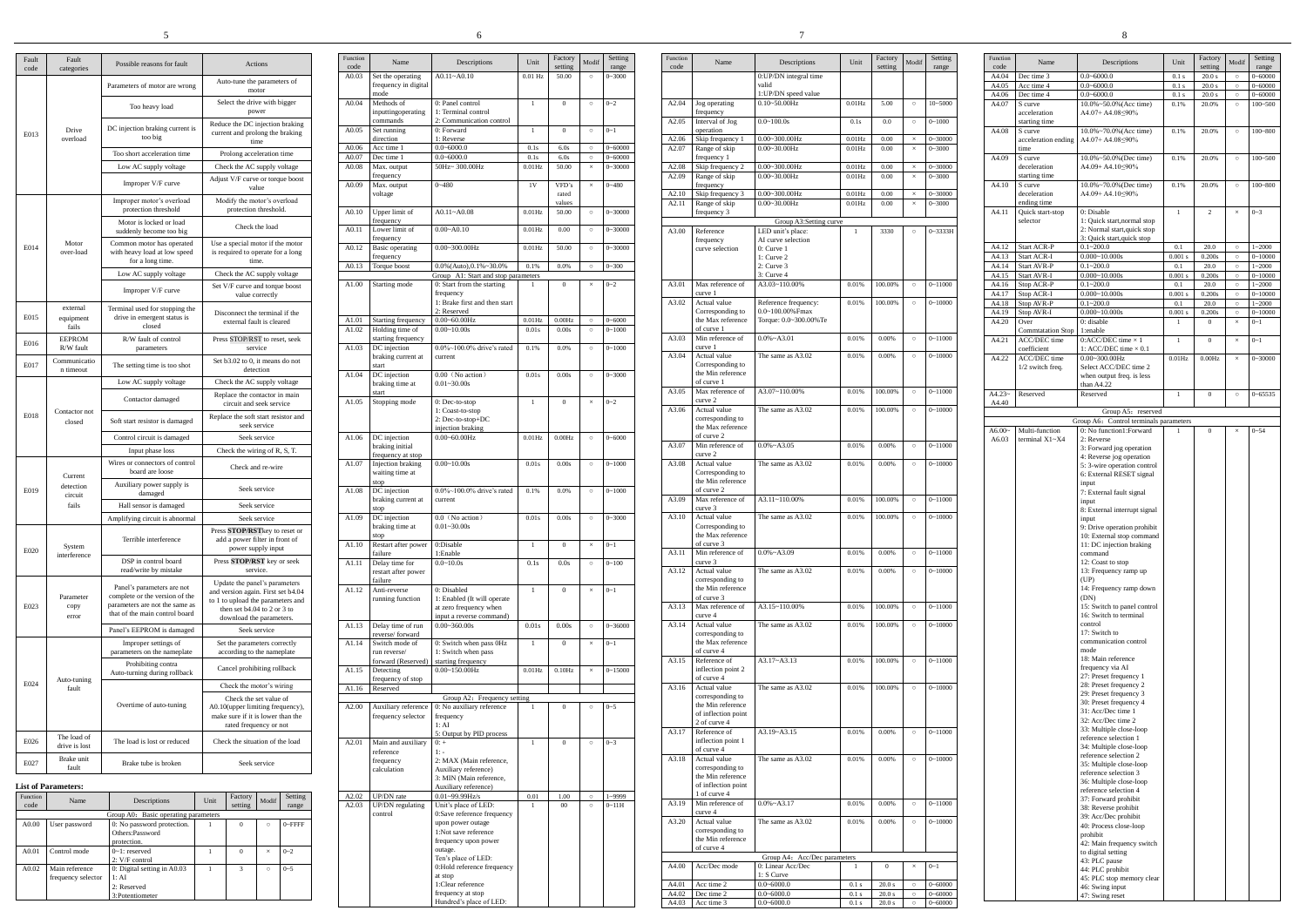|                |                                    | 9                                                          |                        |                   |          |                            |                   |                                          | 10                                                      |                |                      |                      |                     |               |                                           |                                                           |                |                         |                         |                  |                                  | 12                                                        |
|----------------|------------------------------------|------------------------------------------------------------|------------------------|-------------------|----------|----------------------------|-------------------|------------------------------------------|---------------------------------------------------------|----------------|----------------------|----------------------|---------------------|---------------|-------------------------------------------|-----------------------------------------------------------|----------------|-------------------------|-------------------------|------------------|----------------------------------|-----------------------------------------------------------|
| Function       | Name                               | Descriptions                                               | Unit                   | Factory           | Aodi:    | Setting                    | Function<br>code  | Name                                     | Descriptions                                            | Unit           | Factory<br>settins   | Modi                 | Setting             | Function      | Name                                      | Descriptions                                              | Unit           | Factory                 | Setting<br><b>Aodit</b> | Function<br>code | Name                             | Descriptio                                                |
| code           |                                    | 48~49:Reserved<br>50: Timer 1 start                        |                        | setting           |          | range                      |                   |                                          | BIT0~BIT3: X1~X4<br>Ten's place of LED:                 |                |                      |                      | range               | code<br>b0.07 | Leakage<br>inductance %Xl                 | $0.00\% \sim 50.00\%$                                     | 0.01%          | setting<br>Depend<br>on | range<br>$0 - 5000$     | b2.10            | Slip compensation<br>me constant | $0.1 - 25.0s$                                             |
|                |                                    | 51: Timer 2 start<br>53: Counter input                     |                        |                   |          |                            | $A6.28-$          | reserved                                 | Reserved                                                |                |                      |                      |                     |               |                                           |                                                           |                | drive's<br>model        |                         | b2.11            | auto energy-saving               | ): Disable<br>1: Enable                                   |
|                |                                    | 54: Counter clear                                          |                        |                   |          |                            | A6.43             |                                          |                                                         |                |                      |                      |                     | b0.08         | Resistance of                             | $0.00\% \sim 50.00\%$                                     | 0.01%          | Depend                  | $0 - 5000$              | b2.12            | function<br>requency             | $0.00 - 99.99$ Hz/s                                       |
| A6.04          | reserved                           | Others: Reserved                                           |                        |                   |          |                            | A6.44             | Setting value of<br>timer 1              | $0.0 - 10.0s$                                           | 0.1s           | $0.0\,$              | $\circ$              | $1 - 100$           |               | rotor %R2                                 |                                                           |                | on<br>drive's           |                         |                  | decrease rate at<br>voltage      |                                                           |
| A6.05<br>A6.08 | Terminal filter                    | $3 - 500$ ms                                               |                        | 10                |          | $0 - 500$                  | A6.45             | Setting value of<br>timer 2              | $0 - 100s$                                              | 1s             | $\Omega$             | $\circ$              | $1 - 100$           | b0.09         | Exciting                                  | $0.0\%$ ~2000.0%                                          | 0.1%           | model<br>Depend         | $0 - 20000$             | b2.13            | compensation<br>Zero-frequency   | $0.00 - 300.00$ Hz                                        |
| A6.09          | Terminal control<br>mode selection | 0:2-wire operating mode 1<br>1:2-wire operating mode 2     |                        | $\Omega$          |          | $0 - 3$                    | A6.46             | Target value of<br>counter               | $0 - 65535$                                             | $\overline{1}$ | 100                  | $\circ$              | $0 - 65535$         |               | inductance %Xm                            |                                                           |                | on<br>drive's           |                         |                  | Operation<br>threshold           |                                                           |
|                |                                    | 2:3-wire operating mode 1<br>3:3-wire operation mode 2     |                        |                   |          |                            | A6.47             | Intermediate value<br>of counter         | $0 - 65535$                                             | - 1            | 50                   | $\circ$              | $0 - 65535$         | b0.10         | Current without                           | $0.1 - 999.9A$                                            | 0.1A           | model<br>Depend         | 1~9999                  | b2.14            | Zero-frequency<br>Hysteresis     | $0.00 - 300.00$ Hz                                        |
| A6.10          | reserved                           | 4:2-wire operation mode 3                                  |                        |                   |          |                            | $A6.48-$          | Reserved                                 | Reserved                                                | $\overline{1}$ | 50                   | $\circ$              | $0 - 65535$         |               | load I0                                   |                                                           |                | on<br>drive's           |                         |                  | (Reserved)                       |                                                           |
| A6.11          |                                    |                                                            |                        |                   |          |                            | A6.49<br>A6.50    | Multi-speed                              | $0 - 500$                                               | $\overline{1}$ | 300                  | $\circ$              | $0 - 65535$         |               |                                           |                                                           |                | model                   |                         | b2.15            | Fan control                      | 0: Auto operation<br>1: Fan operate                       |
| A6.12<br>A6.13 | Input terminal'                    | Binary setting                                             | $\mathbf{1}$           | $00\,$            | $\circ$  | $0$ ~FFH                   |                   | terminal switching<br>time               |                                                         |                |                      |                      |                     | b0.11         | Auto-tuning                               | 0: Auto-tuning is disabled<br>: Stationary auto-tuning    |                | $\Omega$                | $0 - 3$                 |                  |                                  | continuously whe<br>is on                                 |
|                | positive and<br>negative logic     | ): Positive logic:<br>Terminal Xi is enabled if it         |                        |                   |          |                            | $A6.51-$<br>A6.60 | Reserved                                 |                                                         | $\overline{1}$ | $\Omega$             | $\circ$              | $0 - 65535$         |               |                                           | (Start auto-tuning to a<br>standstill motor)              |                |                         |                         |                  |                                  | Note: 1.Continue<br>for 3 minutes                         |
|                |                                    | is connected to<br>corresponding common                    |                        |                   |          |                            | A8.00             | Protective action of                     | Group A8: Fault parameters<br>Unit's place of LED:      |                | 0000                 | $\times$             | $0 - 1111H$         | b0.12         | Motor's overload                          | 2: Rotating auto-tuning<br>20.0%~110.0%                   | 0.1%           | 100.0%                  | $200-$                  | b3.00            | Communication                    | Group b3:Commu<br>Unit's place of LI                      |
|                |                                    | erminal, and disabled if it<br>s disconnected.             |                        |                   |          |                            |                   | relay                                    | Action selection for under-                             |                |                      |                      |                     |               | Protectionn<br>coefficient                |                                                           |                |                         | 1100                    |                  | configuration                    | Baud rate selectic<br>0:4800BPS                           |
|                |                                    | : Negative logic:<br>Terminal Xi is disabled if it         |                        |                   |          |                            |                   |                                          | voltage fault indication.<br>0:Disable;                 |                |                      |                      |                     | b0.13         | Oscillation<br>inhibition                 | $0 - 255$                                                 |                | 10                      | $0 - 255$<br>$\circ$    |                  |                                  | 1:9600BPS                                                 |
|                |                                    | is connected to                                            |                        |                   |          |                            |                   |                                          | 1: Enable<br>Ten's place of LED: Action                 |                |                      |                      |                     |               | coefficient                               |                                                           |                |                         |                         |                  |                                  | 2:19200BPS<br>Ten's place of LE                           |
|                |                                    | corresponding common<br>erminal, and enabled is it         |                        |                   |          |                            |                   |                                          | selection for auto reset<br>interval fault indication.  |                |                      |                      |                     | b1.00         | V/F curve setting                         | Group b1:V/F parameters<br>0: V/F curve is defined by     |                | $\Omega$                | $0 - 3$                 |                  |                                  | Data format<br>0:1-8-2-N format                           |
|                |                                    | is disconnected.<br>Unit's place of LED:                   |                        |                   |          |                            |                   |                                          | 0:Disable<br>1: Enable                                  |                |                      |                      |                     |               |                                           | user<br>1:2-order curve                                   |                |                         |                         |                  |                                  | $1:1-8-1-E$ format,<br>2:1-8-1-O format,                  |
| A6.14          | reserved                           | BIT0~BIT3: X1~X4                                           | $\overline{1}$         | $\mathbf{0}$      |          | $0 - 50$                   |                   |                                          | Hundred's place of LED:<br>Selection for fault locked   |                |                      |                      |                     |               |                                           | 2: 1.7-order curve<br>3: 1.2-order curve                  |                |                         |                         |                  |                                  | Hundred's place o<br>wiring mode                          |
| A6.15<br>A6.16 | Output functions of                | 0: Running signal(RUN)                                     |                        | 15                | $\times$ | $0 - 50$                   |                   |                                          | function.<br>0:Disable;                                 |                |                      |                      |                     | b1.01         | V/F frequency<br>value F3                 | B1.03~A0.08                                               | $0.01$ Hz      | 0.00Hz                  | $0 - 30000$<br>$\times$ |                  |                                  | 0:Direct connectio<br>cable (RS232/485                    |
|                | relay R1                           | 1: frequency arriving<br>signal(FAR)                       |                        |                   |          |                            |                   |                                          | 1: Enable                                               |                |                      |                      |                     | b1.02         | V/F voltage value                         | B1.04~100.0%                                              | 0.1%           | 0.0%                    | $0 - 1000$              | b3.01            | Local address                    | 1: MODEM (RS2<br>$0 - 127$ , 0 is the                     |
|                |                                    | 2: frequency detection<br>hreshold (FDT1)                  |                        |                   |          |                            |                   |                                          | Thousand's place of LED:<br>Reserved                    |                |                      |                      |                     | b1.03         | V/F frequency                             | $B1.05 - B1.01$                                           | $0.01$ Hz      | 0.00Hz                  | $0 - 30000$             |                  |                                  | broadcasting addı                                         |
|                |                                    | 3: frequency detection                                     |                        |                   |          |                            | A8.01             | Fault masking<br>selection 1             | Unit's place of LED:<br>Communication fault             | $\overline{1}$ | 2000                 | $\times$             | $0 - 2222H$         | b1.04         | value F2<br>V/F voltage value             | B1.06~B1.02                                               | 0.1%           | 0.0%                    | $0 - 1000$              | <b>b</b> 3.02    | Time threshold for<br>judgingthe | $0.0 - 1000.0s$                                           |
|                |                                    | hreshold (FDT2)<br>: overload signal(OL)                   |                        |                   |          |                            |                   |                                          | masking selection<br>Ten's place of LED:                |                |                      |                      |                     | b1.05         | $V/F$ frequency                           | $0.00 - B1.03$                                            | $0.01$ Hz      | 0.00Hz                  | $0 - 30000$             |                  | communication<br>status          |                                                           |
|                |                                    | 5: low voltage signal (LU)<br>5: external fault signal     |                        |                   |          |                            |                   |                                          | Relay faultmasking selection<br>Hundred's place of LED: |                |                      |                      |                     | b1.06         | value F1<br>V/F voltage value             | $0 - B1.04$                                               | 0.1%           | 0.0%                    | $0 - 1000$              | b3.03            | Delay for<br>responding to       | $0 - 1000$ ms                                             |
|                |                                    | (EXT)<br>7: frequency high limit                           |                        |                   |          |                            |                   |                                          | EEPROM fault masking<br>selection                       |                |                      |                      |                     | b1.07         |                                           | $0.0\% \sim 50.0\%$                                       | 0.1%           | 10.0%                   | $0 - 500$<br>$\circ$    |                  | control PC                       | Group b4:Keyb                                             |
|                |                                    | (FHL)<br>3: frequency low limit                            |                        |                   |          |                            |                   |                                          | Thousand's place of LED:<br>Reserved                    |                |                      |                      |                     |               | Cut-off point used<br>for manual torque   | (Corresponding to A0.12)                                  |                |                         |                         | <b>b</b> 4.00    | Key-lock function<br>selection   | :The keys on the<br>operation panel a                     |
|                |                                    | (FLL)<br>9: zero-speed running                             |                        |                   |          |                            |                   |                                          | 0:Disable.Stop when fault                               |                |                      |                      |                     | b1.08         | boost<br><b>AVR</b> function              | 0: Disable                                                |                | 2                       | $0 - 2$                 |                  |                                  | ocked, and all the                                        |
|                |                                    | 10~11: Reserved<br>12: PLC running step                    |                        |                   |          |                            |                   |                                          | happen<br>1:Disable.Continue operating                  |                |                      |                      |                     |               |                                           | 1: Enable all the time<br>2: Disabled in Dec process      |                |                         |                         |                  |                                  | usable.<br>1: The keys on the                             |
|                |                                    | complete signal<br>13: PLC running cycle                   |                        |                   |          |                            |                   |                                          | when fault happen<br>2:Enable                           |                |                      |                      |                     | b1.09         | VF Output voltage<br>selection            | 0: no function<br>1:AI                                    | - 1            | $\overline{0}$          | $0 - 3$                 |                  |                                  | operation panel a<br>and all the keys a                   |
|                |                                    | complete signal                                            |                        |                   |          |                            |                   | A8.02 Fault masking<br>selection 2       | Unit's place of LED: Open<br>phase fault masking        | $\overline{1}$ | $00\,$               | $\times$             | $0 - 22H$           | b1.10         | VF Output voltage<br>offset selection     | $0:$ no function<br>1:AI                                  |                | $\overline{0}$          | $0 - 3$                 |                  |                                  | unusable.<br>2: All the keys ex-                          |
|                |                                    | 14: Swing limit<br>15: Drive ready (RDY)                   |                        |                   |          |                            |                   |                                          | selection for input<br>Ten's place of LED:              |                |                      |                      |                     |               |                                           | Group b2: Enhanced parameters                             |                |                         |                         |                  |                                  | the multi-function<br>are unusable.                       |
|                |                                    | 16: Drive fault<br>17: Switching signal of                 |                        |                   |          |                            |                   |                                          | Open phase fault masking<br>selection for output        |                |                      |                      |                     | b2.00         | Carrier wave<br>frequency                 | 2.0~60KHz                                                 | 0.1            | 6.0                     | $20 - 150$<br>$\circ$   |                  |                                  | 3: All the keys exo<br>the SHIFT key are                  |
|                |                                    | iost<br>19: Torque limiting                                |                        |                   |          |                            | A8.03             | Motor overload<br>protection mode        | 0: Disabled<br>1:Common mode(with low                   |                |                      |                      | $\times$ 0~2        | b2.01         | Auto adjusting of<br>CWF                  | 0: Disable<br>1: Enable                                   | $\overline{1}$ |                         | $0 - 1$<br>$\circ$      |                  |                                  | unusable.<br>4:All the keys exc                           |
|                |                                    | 20: Drive running<br>forward/reverse                       |                        |                   |          |                            |                   | selection                                | speed compensation)<br>2: Variable frequency            |                |                      |                      |                     | b2.02         | Voltage adjustmen<br>selection            | Unit's place of LED:<br>Over-voltage at stall             | $\overline{1}$ | 001                     | $0 - 111H$<br>$\times$  |                  |                                  | the RUN AND ST<br>are unusable.                           |
|                |                                    | 21: Timer 1 reach<br>22: Timer 2 reach                     |                        |                   |          |                            |                   |                                          | motor (without low speed                                |                |                      |                      |                     |               |                                           | Selection<br>0: Disable(When install                      |                |                         |                         | b4.01            | Multi-function key               | Reserved                                                  |
|                |                                    | 23: Preset counter reach<br>24: Intermediate counter       |                        |                   |          |                            |                   | A8.04 Auto reset times                   | compensation)<br>0: No function                         | $\overline{1}$ | $\overline{0}$       | $\times$             | $0 - 100$           |               |                                           | brake resistor)<br>1: Enable                              |                |                         |                         | b4.02            | definition<br>Parameter          | 0: All parameters                                         |
|                |                                    | reach<br>Others: Reserved                                  |                        |                   |          |                            |                   |                                          | $1~100$ : Auto reset times<br>Note: The IGBT protection |                |                      |                      |                     |               |                                           | Ten's place of LED:<br>Not stop when instantaneous        |                |                         |                         |                  | protection                       | allowed modifyin<br>1: Only A0.03 and                     |
| A6.18          | Output terminal's                  | Binary setting:                                            |                        | $\overline{0}$    |          | $0 - 1FH$                  |                   |                                          | (E010) and external<br>equipment fault (E015)           |                |                      |                      |                     |               |                                           | stop function selection<br>0: Disable                     |                |                         |                         |                  |                                  | can be modified;<br>2: Only b4.02 car                     |
|                | positive and<br>negative logic     | ): Terminal is enabled if it<br>is connected to correspond |                        |                   |          |                            |                   | A8.05 Reset interval                     | cannot be reset automatically<br>$2.0 - 20.0$ s/time    | 0.1s           | 5.0s                 | $\times$             | $20 - 200$          |               |                                           | 1: Enable(Low voltage                                     |                |                         |                         | b4.03            | Parameter                        | modified.<br>0: No operation                              |
|                |                                    | common terminal, and<br>disabled if it is                  |                        |                   |          |                            | A8.06             | Fault locking<br>function selection.     | 0:Disable.<br>1: Enable                                 | <sup>1</sup>   | $\overline{0}$       | $\times$             | $0 - 1$             |               |                                           | compensation)<br>Hundred's place of LED:                  |                |                         |                         |                  | initialization                   | 1: Clear fault info<br>in memory                          |
|                |                                    | disconnected.<br>: Terminal is disabled if it              |                        |                   |          |                            |                   |                                          | Group b0: Motor parameters                              |                |                      |                      |                     |               |                                           | Overmodulation selection<br>0: Disable                    |                |                         |                         |                  |                                  | 2: Restore to facto                                       |
|                |                                    | is connected to<br>corresponding common                    |                        |                   |          |                            | b0.01             | b0.00 Rated power<br>Rated voltage       | 0.4~999.9KW<br>$0$ ~ rated voltage of drive             | 0.1            | $\Omega$<br>$\Omega$ | $\times$<br>$\times$ | 4~9999<br>$0 - 999$ | b2.03         | Overvoltage point                         | 1: Enable<br>120.0%~150.0% Udce                           | 0.1%           | 140.0%                  | $1200-$                 | b4.04            | Parameter copy                   | settings<br>): No action                                  |
|                |                                    | terminal, and enable if it is<br>disconnected.             |                        |                   |          |                            | b0.02             | Rated current                            | $0.1 - 999.9A$                                          | 0.1A           | Depend<br>on         | $\times$             | 1~9999              | b2.04         | at stall<br>Droop control                 | 0: Disable0.01~10.00Hz                                    | 0.01           | 0.00Hz                  | 1500<br>$0 - 1000$      |                  |                                  | : parameters upl<br>: parameters dov                      |
|                |                                    | Unit's place of LED:<br>BIT2: R1                           |                        |                   |          |                            |                   |                                          |                                                         |                | drive's<br>model     |                      |                     | b2.05         | Auto current<br>limiting threshold        | 20.0%~200.0% Ie                                           | 0.1%           | 150.0%                  | $200-$<br>2000          |                  |                                  | 3: parameters dov<br>(except the param                    |
|                |                                    | Ten's place of LED:                                        |                        |                   |          |                            |                   | b0.03 Rated frequency                    | 1.00~1000.00Hz                                          | $0.01$ Hz      | Depend<br>on         |                      | $100-$<br>30000     | b2.06         | Frequency                                 | $0.00 - 99.99$ Hz/s                                       | $0.01$ Hz/s    | 10.00                   | 0~9999<br>$\circ$       |                  |                                  | related to drive ty<br>Note: Not to uplo                  |
| A6.19          | Frequency arriving                 | Reserved<br>$0.00 - 300.00$ Hz                             | $0.01$ Hz              | 2.50Hz            | $\circ$  | $0 - 30000$                |                   |                                          |                                                         |                | drive's<br>model     |                      |                     |               | decrease rate when<br>current limiting    |                                                           |                | Hz/s                    |                         |                  |                                  | download drive's<br>parameters.                           |
| A6.20          | signal (FAR)<br>FDT1 level         | $0.00 - 300.00$ Hz                                         | $0.01$ Hz              | 50.00Hz           |          | $0 - 30000$                | b0.04             | Number of                                | $2 - 24$                                                | $\overline{1}$ | $\overline{4}$       |                      | $2 - 24$            | b2.07         | Auto current<br>limiting                  | 0: Invalid at constant speed<br>1:Valid at constant speed |                | $\overline{1}$          | $0 - 1$                 | b4.05            | Display parameters<br>selection  | Binary setting:<br>BIT1:Operating                         |
| A6.21<br>A6.22 | FDT1 lag<br>FDT2 level             | $0.00 - 300.00$ Hz<br>$0.00 - 300.00$ Hz                   | $0.01$ Hz<br>$0.01$ Hz | 1.00Hz<br>25.00Hz |          | $0 - 30000$<br>$0 - 30000$ |                   | polarities of motor<br>b0.05 Rated speed | 0~60000RPM                                              | 1RPM           | 1440                 | $\times$             | $0 - 60000$         |               | selection                                 | Note:<br>It is valid all the time at                      |                |                         |                         |                  |                                  | 0: No display<br>1: Display                               |
| A6.23<br>A6.24 | FDT2 lag<br>Virtual terminal       | $0.00 - 300.00$ Hz<br><b>Binary</b> setting                | $0.01$ Hz              | 1.00Hz<br>$00\,$  |          | $0 - 30000$<br>$0$ ~FFH    | b0.06             | Resistance of                            | $0.00\% \sim 50.00\%$                                   | 0.01%          | <b>RPM</b><br>Depend | $\times$             | $0 - 5000$          | <b>b2.08</b>  | Gain of Slip                              | Acc/Dec<br>$0.0 - 300.0\%$                                | 0.1%           | 100.0%                  | $0 - 3000$<br>$\circ$   |                  |                                  | Unit's place of LI                                        |
|                | setting                            | 0: Disable;<br>1: Enable                                   |                        |                   |          |                            |                   | stator %R1                               |                                                         |                | on<br>drive's        |                      |                     |               | compensation<br>$b2.09$ Slip compensation | $0.0 - 250.0\%$                                           | 0.1%           | 200.0%                  | $0 - 2500$<br>$\circ$   |                  |                                  | BIT0: Output frec<br>(No display at sto<br>ower frequency |
|                |                                    |                                                            |                        |                   |          |                            |                   |                                          |                                                         |                |                      |                      |                     |               |                                           |                                                           |                |                         |                         |                  |                                  |                                                           |

Unit's place of LED:

| Function<br>code  | Name                                           | Descriptions                                                                                                                                                                                                                                                                                                                                                           | Unit         | Factory<br>setting               | Modif                | Setting<br>range      |
|-------------------|------------------------------------------------|------------------------------------------------------------------------------------------------------------------------------------------------------------------------------------------------------------------------------------------------------------------------------------------------------------------------------------------------------------------------|--------------|----------------------------------|----------------------|-----------------------|
|                   |                                                | BIT0~BIT3: X1~X4<br>Ten's place of LED:                                                                                                                                                                                                                                                                                                                                |              |                                  |                      |                       |
| $A6.28-$          | reserved                                       | Reserved                                                                                                                                                                                                                                                                                                                                                               |              |                                  |                      |                       |
| A6.43<br>A6.44    | Setting value of                               | $0.0 - 10.0s$                                                                                                                                                                                                                                                                                                                                                          | 0.1s         | 0.0                              | $\circ$              | $1 - 100$             |
| A6.45             | timer 1<br>Setting value of                    | $0 - 100s$                                                                                                                                                                                                                                                                                                                                                             | 1s           | $\mathbf{0}$                     | $\circ$              | $1 - 100$             |
| A6.46             | timer 2<br>Target value of                     | $0 - 65535$                                                                                                                                                                                                                                                                                                                                                            | $\mathbf{1}$ | 100                              | $\circ$              | $0 - 65535$           |
| A6.47             | counter<br>Intermediate value<br>of counter    | $0 - 65535$                                                                                                                                                                                                                                                                                                                                                            | $\mathbf{1}$ | 50                               | $\circ$              | $0 - 65535$           |
| $A6.48-$<br>A6.49 | Reserved                                       | Reserved                                                                                                                                                                                                                                                                                                                                                               | $\mathbf{1}$ | 50                               | $\circ$              | $0 - 65535$           |
| A6.50             | Multi-speed<br>terminal switching<br>time      | $0 - 500$                                                                                                                                                                                                                                                                                                                                                              | $\mathbf{1}$ | 300                              | $\circ$              | $0 - 65535$           |
| $A6.51-$<br>A6.60 | Reserved                                       |                                                                                                                                                                                                                                                                                                                                                                        | 1            | $\overline{0}$                   | $\circ$              | $0 - 65535$           |
|                   |                                                | Group A8: Fault parameters                                                                                                                                                                                                                                                                                                                                             |              |                                  |                      |                       |
| A8.00             | Protective action of<br>relay                  | Unit's place of LED:<br>Action selection for under-<br>voltage fault indication.<br>0:Disable;<br>1: Enable<br>Ten's place of LED: Action<br>selection for auto reset<br>interval fault indication.<br>0:Disable<br>1: Enable<br>Hundred's place of LED:<br>Selection for fault locked<br>function.<br>0:Disable;<br>1: Enable<br>Thousand's place of LED:<br>Reserved | 1            | 0000                             | $\times$             | $0 - 1111H$           |
| A8.01             | Fault masking<br>selection 1                   | Unit's place of LED:<br>Communication fault<br>masking selection<br>Ten's place of LED:<br>Relay faultmasking selection<br>Hundred's place of LED:<br>EEPROM fault masking<br>selection<br>Thousand's place of LED:<br>Reserved<br>0:Disable.Stop when fault<br>happen<br>1:Disable.Continue operating<br>when fault happen<br>2:Enable                                | $\mathbf{1}$ | 2000                             | $\times$             | $0 - 2222H$           |
| A8.02             | Fault masking<br>selection 2                   | Unit's place of LED: Open<br>phase fault masking<br>selection for input<br>Ten's place of LED:<br>Open phase fault masking<br>selection for output                                                                                                                                                                                                                     | $\mathbf{1}$ | $00\,$                           | $\times$             | $0 - 22H$             |
| A8.03             | Motor overload<br>protection mode<br>selection | 0: Disabled<br>1:Common mode(with low<br>speed compensation)<br>2: Variable frequency<br>motor (without low speed<br>compensation)                                                                                                                                                                                                                                     | $\mathbf{1}$ | $\mathbf{1}$                     | $\times$             | $0 - 2$               |
| A8.04             | Auto reset times                               | 0: No function<br>$1 \sim 100$ : Auto reset times<br>Note: The IGBT protection<br>(E010) and external<br>equipment fault (E015)<br>cannot be reset automatically.                                                                                                                                                                                                      | $\mathbf{1}$ | $\boldsymbol{0}$                 | $\times$             | $0 - 100$             |
| A8.05<br>A8.06    | Reset interval<br>Fault locking                | 2.0~20.0s/time<br>0:Disable.                                                                                                                                                                                                                                                                                                                                           | 0.1s<br>1    | $5.0s$<br>$\overline{0}$         | $\times$<br>$\times$ | $20 - 200$<br>$0 - 1$ |
|                   | function selection.                            | 1: Enable.<br>Group b0:Motor parameters                                                                                                                                                                                                                                                                                                                                |              |                                  |                      |                       |
| b0.00             | Rated power                                    | 0.4~999.9KW                                                                                                                                                                                                                                                                                                                                                            | 0.1          | $\boldsymbol{0}$                 | $\times$             | 4~9999                |
| b0.01             | Rated voltage                                  | 0~ rated voltage of drive                                                                                                                                                                                                                                                                                                                                              | $\mathbf{1}$ | $\boldsymbol{0}$                 | $\times$             | $0 - 999$             |
| b0.02             | Rated current                                  | $0.1 - 999.9A$                                                                                                                                                                                                                                                                                                                                                         | 0.1A         | Depend<br>on<br>drive's<br>model | $\times$             | 1~9999                |
| b <sub>0.03</sub> | Rated frequency                                | 1.00~1000.00Hz                                                                                                                                                                                                                                                                                                                                                         | $0.01$ Hz    | Depend<br>on<br>drive's<br>model | $\times$             | $100 -$<br>30000      |
| b0.04             | Number of<br>polarities of motor               | $2 - 24$                                                                                                                                                                                                                                                                                                                                                               | $\mathbf{1}$ | 4                                | $\times$             | $2 - 24$              |
| b0.05             | Rated speed                                    | 0~60000RPM                                                                                                                                                                                                                                                                                                                                                             | 1RPM         | 1440<br><b>RPM</b>               | $\times$             | $0 - 60000$           |
| b0.06             | Resistance of<br>stator %R1                    | $0.00\% \sim 50.00\%$                                                                                                                                                                                                                                                                                                                                                  | 0.01%        | Depend<br>on<br>drive's          | $\times$             | $0 - 5000$            |

model

| Function      | Name                                  | Descriptions                                            | Unit         | Factory           | Modif    | Setting             |
|---------------|---------------------------------------|---------------------------------------------------------|--------------|-------------------|----------|---------------------|
| code<br>b0.07 | Leakage                               | $0.00\% \sim 50.00\%$                                   | 0.01%        | setting<br>Depend | $\times$ | range<br>$0 - 5000$ |
|               | inductance %Xl                        |                                                         |              | on                |          |                     |
|               |                                       |                                                         |              | drive's<br>model  |          |                     |
| b0.08         | Resistance of                         | $0.00\% \sim 50.00\%$                                   | 0.01%        | Depend            | $\times$ | $0 - 5000$          |
|               | rotor %R2                             |                                                         |              | on<br>drive's     |          |                     |
|               |                                       |                                                         |              | model             |          |                     |
| b0.09         | Exciting<br>inductance %Xm            | $0.0\%$ ~2000.0%                                        | 0.1%         | Depend<br>on      | $\times$ | $0 - 20000$         |
|               |                                       |                                                         |              | drive's           |          |                     |
| b0.10         | Current without                       | $0.1 - 999.9A$                                          | 0.1A         | model<br>Depend   | $\times$ | 1~9999              |
|               | load I0                               |                                                         |              | on<br>drive's     |          |                     |
|               |                                       |                                                         |              | model             |          |                     |
| b0.11         | Auto-tuning                           | 0: Auto-tuning is disabled<br>1: Stationary auto-tuning | 1            | $\theta$          | $\times$ | $0 - 3$             |
|               |                                       | (Start auto-tuning to a                                 |              |                   |          |                     |
|               |                                       | standstill motor)<br>2: Rotating auto-tuning            |              |                   |          |                     |
| b0.12         | Motor's overload                      | $20.0\% - 110.0\%$                                      | 0.1%         | 100.0%            | $\times$ | $200-$              |
|               | Protectionn<br>coefficient            |                                                         |              |                   |          | 1100                |
| b0.13         | Oscillation                           | $0 - 255$                                               | 1            | 10                | $\circ$  | $0 - 255$           |
|               | inhibition<br>coefficient             |                                                         |              |                   |          |                     |
|               |                                       | Group b1:V/F parameters                                 |              |                   |          |                     |
| b1.00         | V/F curve setting                     | 0: V/F curve is defined by<br>user                      | $\mathbf{1}$ | $\boldsymbol{0}$  | $\times$ | $0 - 3$             |
|               |                                       | 1:2-order curve                                         |              |                   |          |                     |
|               |                                       | 2: 1.7-order curve<br>3: 1.2-order curve                |              |                   |          |                     |
| b1.01         | V/F frequency                         | B1.03~A0.08                                             | $0.01$ Hz    | 0.00Hz            | $\times$ | $0 - 30000$         |
| b1.02         | value F3<br>V/F voltage value         | B1.04~100.0%                                            | 0.1%         |                   |          | $0 - 1000$          |
|               | V3                                    |                                                         |              | 0.0%              | $\times$ |                     |
| b1.03         | V/F frequency<br>value F <sub>2</sub> | $B1.05 - B1.01$                                         | $0.01$ Hz    | 0.00Hz            | $\times$ | $0 - 30000$         |
| b1.04         | V/F voltage value<br>V2               | B1.06~B1.02                                             | 0.1%         | 0.0%              | $\times$ | $0 - 1000$          |
| b1.05         | V/F frequency<br>value F1             | $0.00 - B1.03$                                          | $0.01$ Hz    | 0.00Hz            | $\times$ | $0 - 30000$         |
| b1.06         | V/F voltage value<br>V1               | $0 - B1.04$                                             | 0.1%         | 0.0%              | $\times$ | $0 - 1000$          |
| b1.07         | Cut-off point used                    | $0.0\% \sim 50.0\%$                                     | 0.1%         | 10.0%             | $\circ$  | $0 - 500$           |
|               | for manual torque<br><b>boost</b>     | (Corresponding to A0.12)                                |              |                   |          |                     |
| b1.08         | <b>AVR</b> function                   | 0: Disable                                              | $\mathbf{1}$ | $\overline{c}$    | $\times$ | $0 - 2$             |
|               |                                       | 1: Enable all the time<br>2: Disabled in Dec process    |              |                   |          |                     |
| b1.09         | VF Output voltage                     | 0: no function                                          | $\mathbf{1}$ | $\mathbf{0}$      | $\times$ | $0 - 3$             |
| b1.10         | selection<br>VF Output voltage        | l: AI<br>0: no function                                 | 1            | $\mathbf{0}$      | $\times$ | $0 - 3$             |
|               | offset selection                      | 1:AI                                                    |              |                   |          |                     |
| b2.00         | Carrier wave                          | Group b2: Enhanced parameters<br>2.0~60KHz              | 0.1          | 6.0               | $\circ$  | $20 - 150$          |
|               | frequency                             |                                                         |              |                   |          |                     |
| b2.01         | Auto adjusting of                     | 0: Disable                                              | $\mathbf{1}$ | $\mathbf{1}$      | $\circ$  | $0 - 1$             |
| b2.02         | CWF<br>Voltage adjustment             | 1: Enable<br>Unit's place of LED:                       | $\mathbf{1}$ | 001               | $\times$ | $0 - 111H$          |
|               | selection                             | Over-voltage at stall<br>Selection                      |              |                   |          |                     |
|               |                                       | 0: Disable(When install                                 |              |                   |          |                     |
|               |                                       | brake resistor)                                         |              |                   |          |                     |
|               |                                       | 1: Enable<br>Ten's place of LED:                        |              |                   |          |                     |
|               |                                       | Not stop when instantaneous                             |              |                   |          |                     |
|               |                                       | stop function selection<br>0: Disable                   |              |                   |          |                     |
|               |                                       | 1: Enable(Low voltage                                   |              |                   |          |                     |
|               |                                       | compensation)<br>Hundred's place of LED:                |              |                   |          |                     |
|               |                                       | Overmodulation selection                                |              |                   |          |                     |
|               |                                       | 0: Disable<br>1: Enable                                 |              |                   |          |                     |
| b2.03         | Overvoltage point                     | 120.0%~150.0% Udce                                      | 0.1%         | 140.0%            | $\times$ | $1200 -$            |
| b2.04         | at stall<br>Droop control             | 0: Disable0.01~10.00Hz                                  | 0.01         | 0.00 Hz           | $\circ$  | 1500<br>$0 - 1000$  |
| b2.05         | Auto current                          | 20.0%~200.0% Ie                                         | 0.1%         | 150.0%            | $\times$ | $200 -$             |
| b2.06         | limiting threshold<br>Frequency       | $0.00 - 99.99$ Hz/s                                     | $0.01$ Hz/s  | 10.00             | $\circ$  | 2000<br>0~9999      |
|               | decrease rate when                    |                                                         |              | Hz/s              |          |                     |
| b2.07         | current limiting<br>Auto current      | 0:Invalid at constant speed                             | $\mathbf{1}$ | $\mathbf{1}$      |          | $0 - 1$             |
|               | limiting                              | 1:Valid at constant speed                               |              |                   | $\times$ |                     |
|               | selection                             | Note:<br>It is valid all the time at                    |              |                   |          |                     |
|               |                                       | Acc/Dec                                                 |              |                   |          |                     |
| <b>b2.08</b>  | Gain of Slip<br>compensation          | $0.0 - 300.0\%$                                         | 0.1%         | 100.0%            | $\circ$  | $0 - 3000$          |
| b2.09         | Slip compensation                     | $0.0 - 250.0\%$                                         | 0.1%         | 200.0%            | $\circ$  | $0 - 2500$          |
|               | limit                                 |                                                         |              |                   |          |                     |

| Function<br>code | Name                                                        | Descriptions                                                                                                                                                                                                                                                                                                                                                                    | Unit         | Factory         | Modif    | Setting            |
|------------------|-------------------------------------------------------------|---------------------------------------------------------------------------------------------------------------------------------------------------------------------------------------------------------------------------------------------------------------------------------------------------------------------------------------------------------------------------------|--------------|-----------------|----------|--------------------|
| b2.10            | Slip compensation                                           | $0.1 - 25.0s$                                                                                                                                                                                                                                                                                                                                                                   | 0.1s         | setting<br>2.0s | $\circ$  | range<br>$0 - 250$ |
| b2.11            | time constant<br>auto energy-saving                         | 0: Disable                                                                                                                                                                                                                                                                                                                                                                      | $\mathbf{1}$ | $\mathbf{0}$    | $\times$ | $0 - 1$            |
| b2.12            | function<br>Frequency                                       | 1: Enable<br>$0.00 - 99.99$ Hz/s                                                                                                                                                                                                                                                                                                                                                | $0.01$ Hz/s  | 10.00           | $\circ$  | 0~9999             |
|                  | decrease rate at<br>voltage<br>compensation                 |                                                                                                                                                                                                                                                                                                                                                                                 |              | Hz/s            |          |                    |
| b2.13            | Zero-frequency<br>Operation<br>threshold                    | $0.00 - 300.00$ Hz                                                                                                                                                                                                                                                                                                                                                              | $0.01$ Hz    | $0.50$ Hz       | $\circ$  | $0 - 30000$        |
| b2.14            | Zero-frequency<br>Hysteresis<br>(Reserved)                  | $0.00 - 300.00$ Hz                                                                                                                                                                                                                                                                                                                                                              | $0.01$ Hz    | 0.00Hz          | $\circ$  | $0 - 30000$        |
| b2.15            | Fan control                                                 | 0: Auto operation mode<br>1: Fan operate<br>continuously when power<br>is on<br>Note: 1.Continue to operate<br>for 3 minutes                                                                                                                                                                                                                                                    | $\mathbf{1}$ | $\mathbf{0}$    | $\times$ | $0 - 1$            |
| b3.00            | Communication                                               | Group b3:Communication parameter<br>Unit's place of LED:                                                                                                                                                                                                                                                                                                                        | 1            | 001             | $\times$ | $0 - 155H$         |
|                  | configuration                                               | Baud rate selection<br>0:4800BPS<br>1:9600BPS<br>2:19200BPS<br>Ten's place of LED:<br>Data format<br>$0:1-8-2-N$ format, RTU<br>1:1-8-1-E format, RTU<br>2:1-8-1-O format, RTU<br>Hundred's place of LED:<br>wiring mode<br>0:Direct connection via<br>cable (RS232/485)<br>1: MODEM (RS232)                                                                                    |              |                 |          |                    |
| b3.01            | Local address                                               | $0 - 127$ , 0 is the                                                                                                                                                                                                                                                                                                                                                            | $\mathbf{1}$ | 5               | $\times$ | $0 - 127$          |
| b3.02            | Time threshold for<br>judgingthe<br>communication<br>status | broadcasting address<br>$0.0 - 1000.0s$                                                                                                                                                                                                                                                                                                                                         | 0.1          | 0.0s            | $\times$ | $0 - 10000$        |
| b3.03            | Delay for<br>responding to<br>control PC                    | $0 - 1000$ ms                                                                                                                                                                                                                                                                                                                                                                   | $\mathbf{1}$ | 5ms             | $\times$ | $0 - 1000$         |
| b4.00            | Key-lock function                                           | Group b4: Keyboard parameters<br>0: The keys on the                                                                                                                                                                                                                                                                                                                             | 1            | $\overline{0}$  | $\circ$  | $0 - 4$            |
|                  | selection                                                   | operation panel are not<br>locked, and all the keys are<br>usable.<br>1: The keys on the<br>operation panel are locked,<br>and all the keys are<br>unusable.<br>2: All the keys except for<br>the multi-functional key<br>are unusable.<br>3: All the keys except for<br>the SHIFT key are<br>unusable.<br>4: All the keys except for<br>the RUN AND STOP keys<br>are unusable. |              |                 |          |                    |
| b4.01            | Multi-function key<br>definition                            | Reserved                                                                                                                                                                                                                                                                                                                                                                        | $\mathbf{1}$ | $\overline{4}$  | $\circ$  | $0 - 5$            |
| b4.02            | Parameter<br>protection                                     | 0: All parameters are<br>allowed modifying;<br>1: Only A0.03 and b4.02<br>can be modified;<br>2: Only b4.02 can be<br>modified.                                                                                                                                                                                                                                                 | $\mathbf{1}$ | 1               | $\circ$  | $0 - 2$            |
| b4.03            | Parameter<br>initialization                                 | 0: No operation<br>1: Clear fault information<br>in memory<br>2: Restore to factory<br>settings                                                                                                                                                                                                                                                                                 | $\mathbf{1}$ | $\overline{0}$  | $\times$ | $0 - 2$            |
| b4.04            | Parameter copy                                              | 0: No action<br>1: parameters upload<br>2: parameters download<br>3: parameters download<br>(except the parameters<br>related to drive type)<br>Note: Not to upload/<br>download drive's<br>parameters.                                                                                                                                                                         | $\mathbf{1}$ | $\mathbf{0}$    | $\times$ | $0 - 3$            |
| b4.05            | Display parameters<br>selection                             | Binary setting:<br>BIT1:Operating<br>0: No display<br>1: Display<br>Unit's place of LED:<br>BIT0: Output frequency<br>(No display at stop.Display<br>power frequency at energy<br>feedback mode)                                                                                                                                                                                | $\mathbf{1}$ | 1007H           | $\circ$  | $0-$<br>7FFFH      |